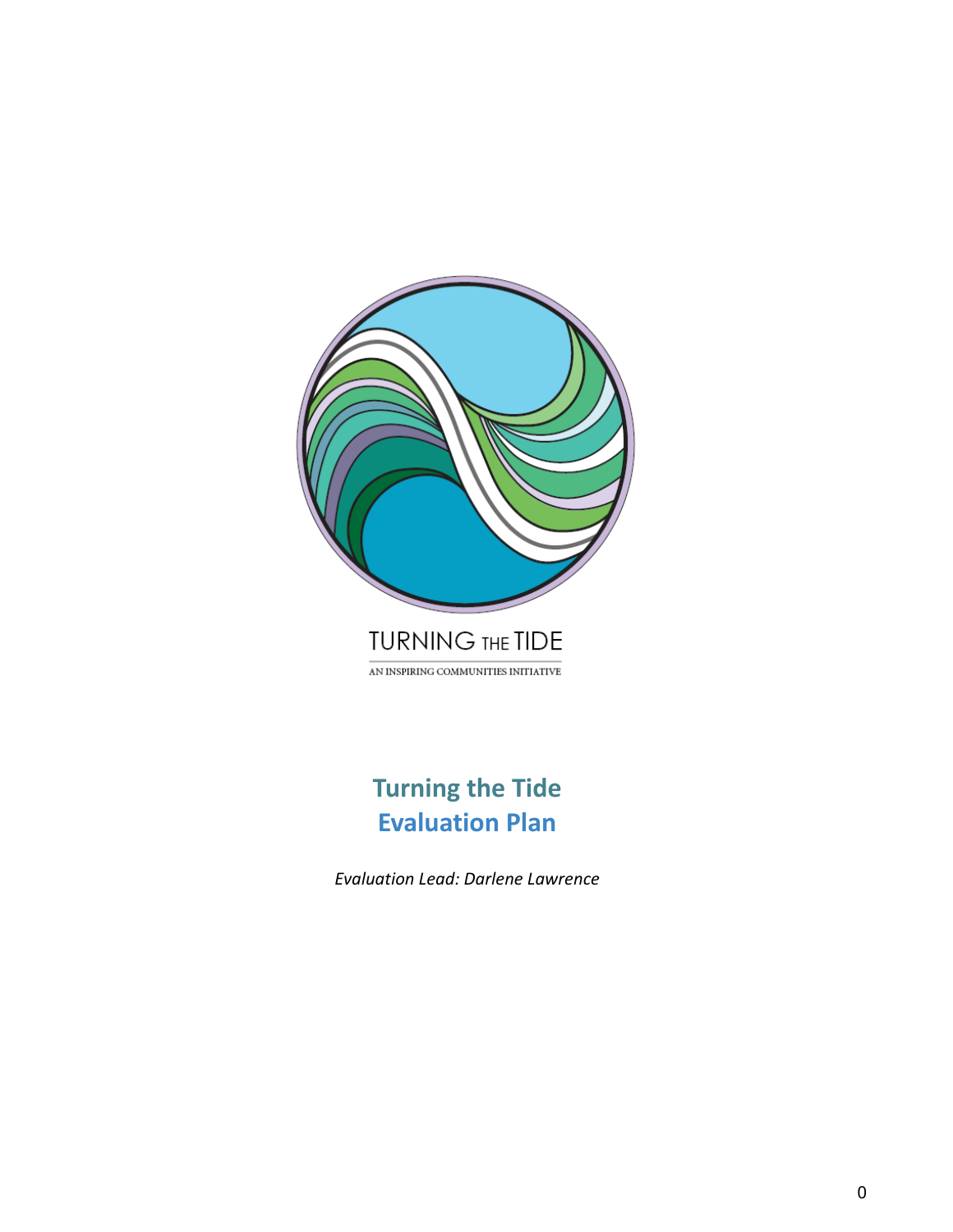# Evaluation Plan: Turning the Tide

| 9 |  |
|---|--|
|   |  |
|   |  |
|   |  |
|   |  |
|   |  |
|   |  |
|   |  |
|   |  |
|   |  |
|   |  |
|   |  |
|   |  |
|   |  |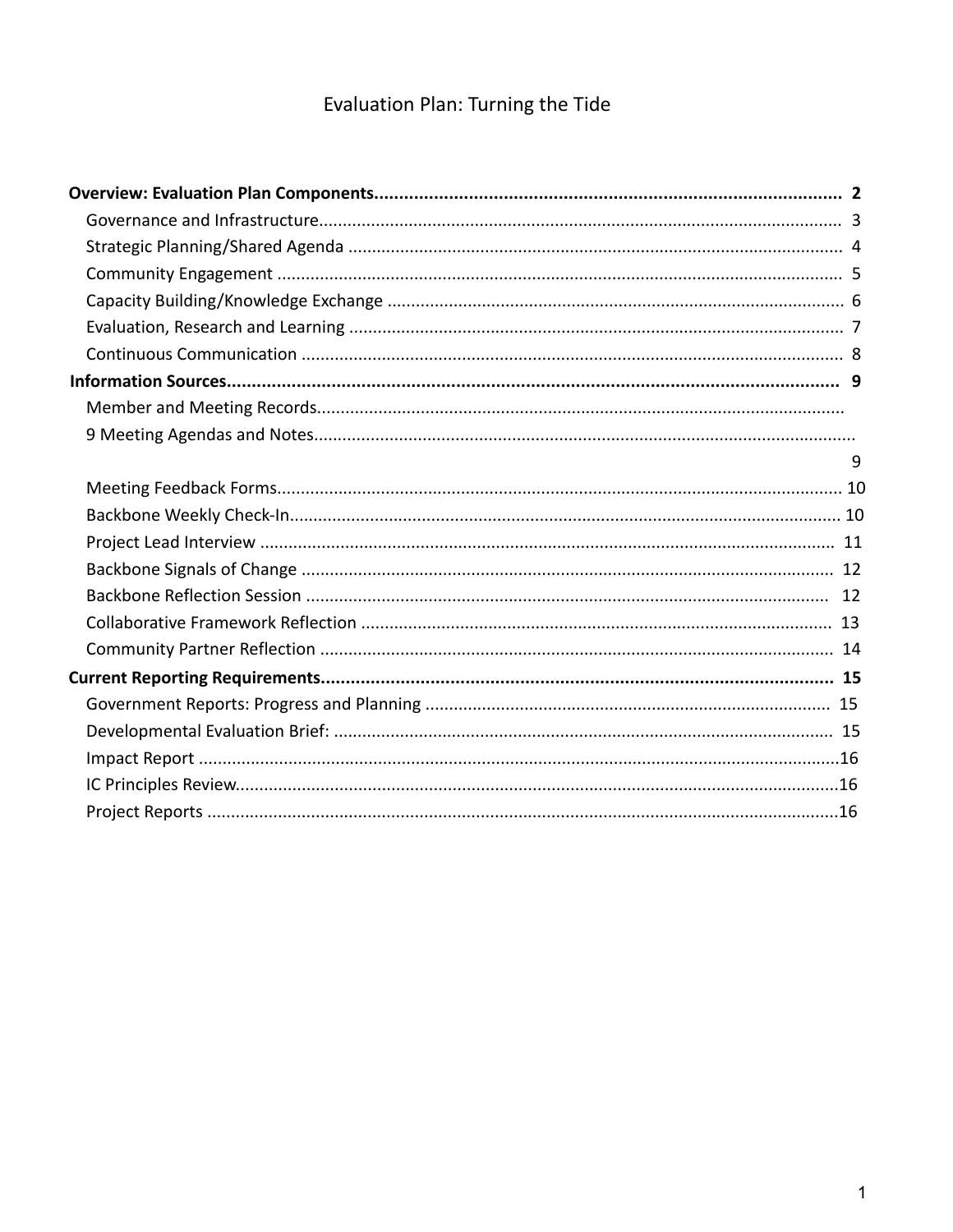# OVERVIEW: EVALUATION PLAN COMPONENTS

Turning the Tide's Evaluation Plan outlines information required for several purposes: learning from experience and experimentation, assessing progress toward identified outcomes, accountability to funders, meeting internal and external reporting requirements, and planning for next steps. For each of these purposes, Information is required at different intervals, and is obtained from various sources and by utilizing a range of methods. There is also overlap in the information required for different purposes.

The Evaluation Plan for Turning the Tide is organized into the following components:

| Governance and Infrastructure              | How the initiative is organized for its work, who guides and<br>carries out the work, and how the initiative makes decisions,<br>shares responsibilities, works together                                |
|--------------------------------------------|---------------------------------------------------------------------------------------------------------------------------------------------------------------------------------------------------------|
| Strategic<br>Planning/Shared<br>Agenda     | How we collectively define the problem, develop a vision,<br>identify prospective solutions, and develop a collaborative plan<br>to work toward those solutions                                         |
| <b>Community Engagement</b>                | How we involve community sectors in designing and<br>implementing our plan of action, how we encourage community<br>connections, and how we ensure diverse voices are heard and<br>involved in the work |
| Capacity<br>Building/Knowledge<br>Exchange | How we support the development of capacity across community<br>sectors, and share knowledge related to focal issues and the work<br>of the initiative                                                   |
| Evaluation, Research<br>and Learning       | How we track and reflect on our progress and impact, how we<br>learn from research and experimentation, and how we assess<br>success in achieving goals                                                 |
| <b>Continuous Communication</b>            | How we build trust and respect across all participants by<br>sharing information about the work, what we have learned,<br>and plans for future; how we support cross-community<br>communication         |

These six components are addressed in the next six sections of this document. Each section includes evaluation questions for each component, sources of information for the questions, and the frequency with which information is collected or available. Subsequent sections include more detail on identified information sources and on reporting requirements, along with links to existing tools and templates.

It should be noted that this Evaluation Plan applies to the Communities Building Youth Futures work as part of Turning the Tide's overall work; CBYF activities are not identified separately. Tamarack will guide the development of additional evaluation requirements specific to the CBYF work.

This Evaluation Plan was developed to address Turning the Tide's status as of the end of 2020; it should be reviewed on a regular basis, and revised as needed.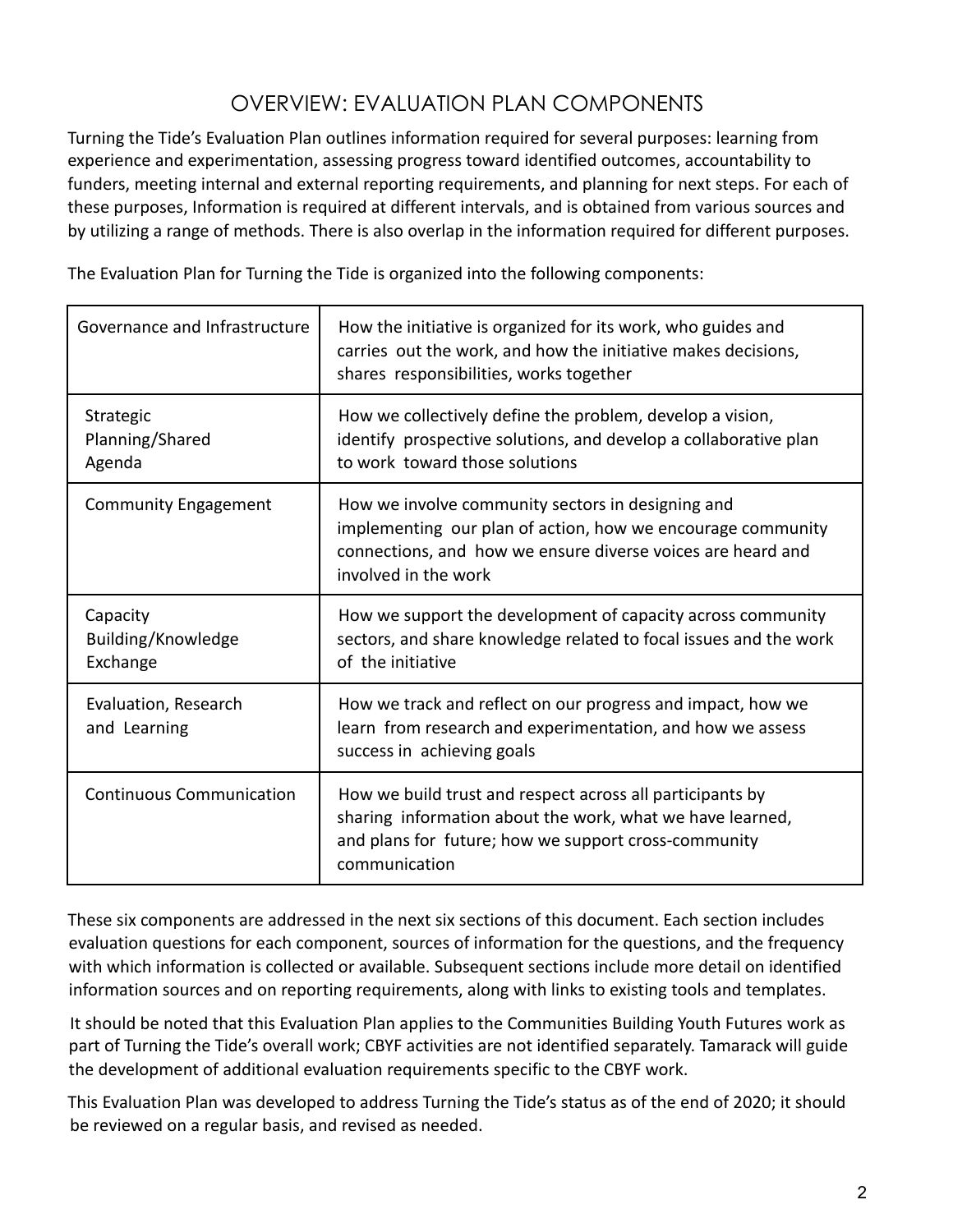# Governance and Infrastructure

| Governance and Infrastructure                                                                                                                                                                                                                     | How the initiative is organized for its work, who guides and carries out<br>the work, and how the initiative makes decisions, shares<br>responsibilities, works together |                                                                                                            |                                              |
|---------------------------------------------------------------------------------------------------------------------------------------------------------------------------------------------------------------------------------------------------|--------------------------------------------------------------------------------------------------------------------------------------------------------------------------|------------------------------------------------------------------------------------------------------------|----------------------------------------------|
| <b>Evaluation Questions</b>                                                                                                                                                                                                                       |                                                                                                                                                                          | <b>Information Sources</b>                                                                                 | Frequency                                    |
| Does the organizational structure established to guide<br>and implement the initiative include community leaders,<br>cross-sector partners, champions, community members,<br>and people of diverse lived experiences and cultural<br>backgrounds? |                                                                                                                                                                          | Member and Meeting Records<br>Project Lead Interview                                                       | As needed<br>Quarterly                       |
| Does the organizational structure include working groups<br>focusing on specific aspects of the initiative's work?                                                                                                                                |                                                                                                                                                                          | <b>Observation: Collaborative</b><br>Framework                                                             | As needed                                    |
| Do groups within the organizational structure have a<br>clear understanding of roles, responsibilities,<br>interrelationships within the initiative?                                                                                              |                                                                                                                                                                          | <b>Collaborative Framework</b><br>Reflection                                                               | Semi-Annually                                |
| Do groups within the organizational structure have<br>agreements for working together, for making decisions,<br>for having difficult conversations?                                                                                               |                                                                                                                                                                          | Meeting agendas and notes                                                                                  | As needed                                    |
| Are members of groups within the organizational<br>structure developing trusting relationships?<br>Are members of cross-community groups developing<br>trusting relationships?*                                                                   |                                                                                                                                                                          | <b>Meeting Feedback Forms</b>                                                                              | After each<br>meeting                        |
| Are groups within the organizational structure meeting<br>regularly and carrying out roles and responsibilities as<br>intended/as needed?                                                                                                         |                                                                                                                                                                          | Member & Meeting Records<br>Backbone Weekly Check-In<br><b>Collaborative Framework</b><br>Reflection       | As needed<br>Weekly<br>Semi-Annually         |
| Are community members/leaders/partners taking on<br>leadership roles in various aspects of the initiative's<br>work?                                                                                                                              |                                                                                                                                                                          | Meeting agendas and notes                                                                                  | As needed                                    |
| Is there a strong backbone team in place with the<br>appropriate skill set to build collaborative leadership,<br>mobilize resources, and provide other forms of support<br>for the initiative's work?                                             |                                                                                                                                                                          | <b>Observation: Backbone Weekly</b><br>Check-In<br><b>Meeting Feedback Forms</b><br>Project Lead Interview | Weekly<br>After each<br>meeting<br>Quarterly |
| Is the work of the initiative carried out in a manner that<br>reflects Inspiring Communities principles?                                                                                                                                          |                                                                                                                                                                          | <b>Backbone Reflection Session</b><br><b>Collaborative Framework</b><br>Reflection                         | Monthly<br>Semi-Annually                     |

\* questions in blue font are specific to areas of activity identified in Turning the Tide's Framework for Change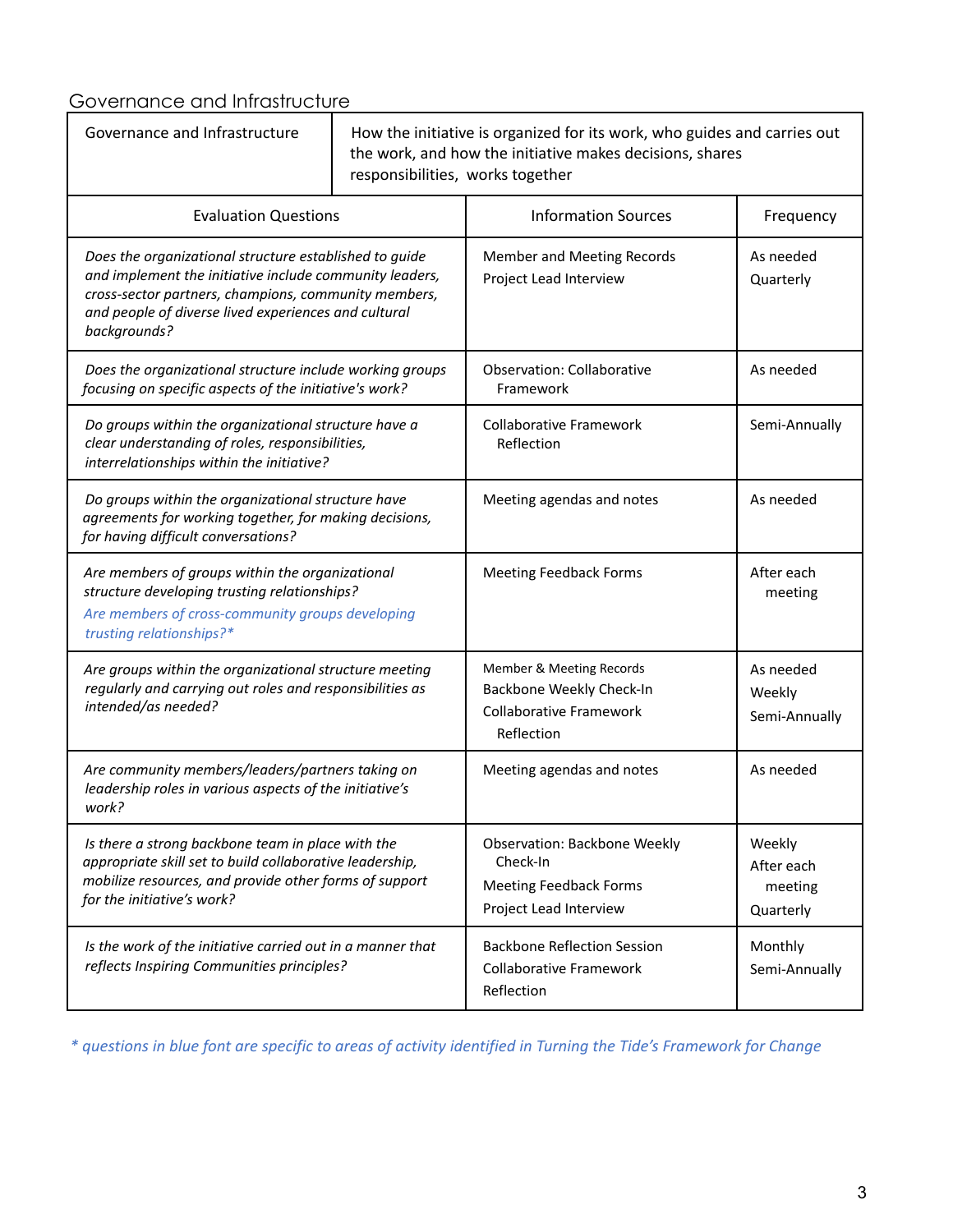Strategic Planning/Shared Agenda

| Strategic Planning/Shared Agenda                                                                                                                                  |  | How we collectively define the problem, develop a vision,<br>identify prospective solutions, and develop a collaborative<br>plan to work toward those solutions |                                        |
|-------------------------------------------------------------------------------------------------------------------------------------------------------------------|--|-----------------------------------------------------------------------------------------------------------------------------------------------------------------|----------------------------------------|
| <b>Evaluation Questions</b>                                                                                                                                       |  | <b>Information Sources</b>                                                                                                                                      | Frequency                              |
| Do initiative participants and community partners have a<br>common understanding of the issues to be addressed by the<br>initiative?                              |  | <b>Collaborative Framework</b><br>Reflection                                                                                                                    | Semi-Annually                          |
| Does the initiative have a vision of what it hopes to<br>achieve?                                                                                                 |  | Project Lead Interview<br>Observation/Document<br>Review                                                                                                        | Quarterly<br>As needed                 |
| Is there broad awareness of/agreement with this vision<br>within the initiative and across community partners?                                                    |  | <b>Collaborative Framework</b><br>Reflection<br><b>Community Partner Reflection</b>                                                                             | Semi-Annually<br>Annually              |
| Does the initiative have a plan identifying how the<br>initiative will work together to realize this vision - what<br>key actions are required, who will do what? |  | Project Lead Interview<br>Observation/Document<br>Review                                                                                                        | Quarterly<br>As needed                 |
| Is there broad understanding of/agreement with this plan<br>within the initiative and across community partners?                                                  |  | <b>Collaborative Framework</b><br>Reflection<br><b>Community Partner Reflection</b>                                                                             | Semi-Annually<br>Annual                |
| What steps have been taken to implement this plan?                                                                                                                |  | Project Lead Interview<br>Meeting agendas and notes<br><b>Backbone Reflection Session</b>                                                                       | Quarterly<br>As needed<br>Monthly      |
| Who has been involved in implementing the plan?<br>(backbone team, initiative participants, community<br>partners, community members, others)                     |  | <b>Member and Meeting</b><br>Records<br>Meeting agendas and notes<br><b>Backbone Reflection Session</b>                                                         | As needed<br>As needed<br>Monthly      |
| What progress is the initiative making in moving toward<br>the vision identified for this work?                                                                   |  | <b>Meeting Feedback Forms</b><br><b>Collaborative Framework</b><br>Reflection                                                                                   | After each<br>meeting<br>Semi-Annually |
| Is interest and involvement in the work increasing across<br>the initiative? Among community partners? Across sectors?<br>Among community members?                |  | <b>Member and Meeting</b><br>Records<br><b>Community Partner Reflection</b><br><b>Collaborative Framework</b><br>Reflection?                                    | As needed<br>Annually<br>Semi-Annually |
| Is the plan for realizing the vision reviewed on a regular<br>basis, and updated/modified as needed?                                                              |  | Project Lead Interview                                                                                                                                          | Quarterly                              |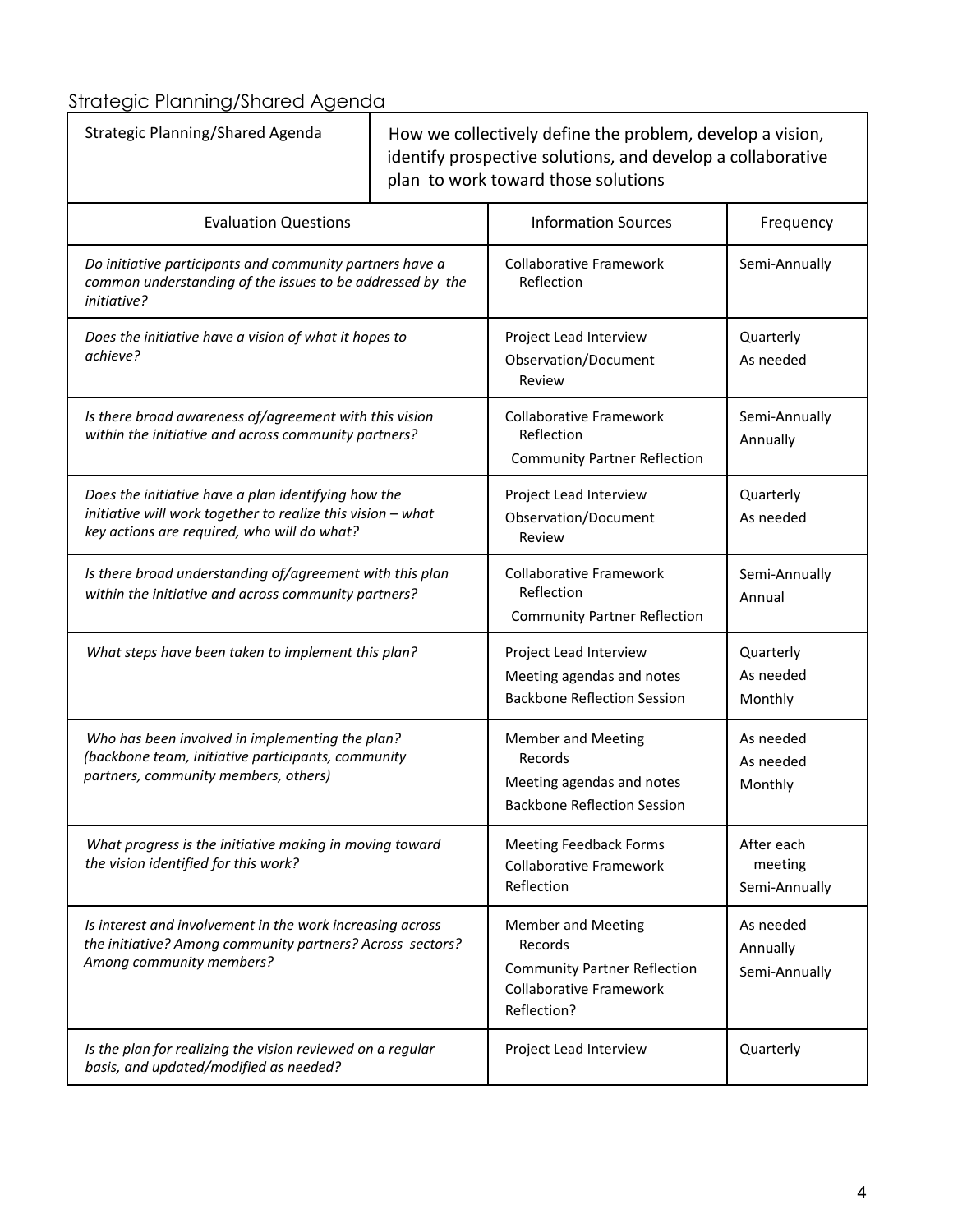# Community Engagement

| <b>Community Engagement</b>                                                                                                                                                                                                          | How we involve community sectors in designing and<br>implementing our plan of action, how we encourage community<br>connections, and how we ensure diverse voices are heard and<br>involved in the work |                                                                                                                                                    |                                                          |
|--------------------------------------------------------------------------------------------------------------------------------------------------------------------------------------------------------------------------------------|---------------------------------------------------------------------------------------------------------------------------------------------------------------------------------------------------------|----------------------------------------------------------------------------------------------------------------------------------------------------|----------------------------------------------------------|
| <b>Evaluation Questions</b>                                                                                                                                                                                                          |                                                                                                                                                                                                         | <b>Information Sources</b>                                                                                                                         | Frequency                                                |
| Have community voices, including diverse perspectives,<br>been engaged in identifying focus areas for the initiative?                                                                                                                |                                                                                                                                                                                                         | Document review:<br>Community Survey; World<br>Cafes                                                                                               | As needed                                                |
| Have community voices, including diverse perspectives,<br>been engaged in identifying an aspiration and developing<br>a plan for what the initiative hopes to accomplish?                                                            |                                                                                                                                                                                                         | <b>Meeting and Member</b><br>Records                                                                                                               | As needed                                                |
| To what extent are people with lived experiences and a<br>variety of cultural perspectives engaged in the work of<br>the initiative?<br>To what extent are people from different communities<br>engaged in cross-community projects? |                                                                                                                                                                                                         | <b>Member and Meeting</b><br>Records<br><b>Backbone Reflection</b><br>Session                                                                      | As needed<br>Monthly                                     |
| Do people with lived experiences and a variety of<br>cultural perspectives indicate a sense of ownership for<br>the work of the initiative?                                                                                          |                                                                                                                                                                                                         | <b>Meeting Feedback Forms</b>                                                                                                                      | After each meeting                                       |
| What steps are being taken to determine who<br>else/what other voices should be involved in the work of<br>the initiative? What steps are being taken to seek out<br>and encourage broader participation in initiative<br>activity?  |                                                                                                                                                                                                         | <b>Backbone Reflection</b><br>Session<br>Project Lead Interview                                                                                    | Monthly<br>Quarterly                                     |
| Do community members, including those with diverse<br>perspectives, indicate awareness and understanding of,<br>interest in, and support for the work of the initiative?                                                             |                                                                                                                                                                                                         | <b>Backbone Reflection</b><br>Session<br><b>Community Partner</b><br>Reflection                                                                    | Monthly<br>Annually                                      |
| What steps are being taken to provide opportunities for<br>cross-community connections and the development of<br>relationships across sectors?                                                                                       |                                                                                                                                                                                                         | <b>Observation: Backbone</b><br>Check-In<br>Document Review: Project<br>Reports<br>Project Lead Interview<br><b>Backbone Reflection</b><br>Session | Weekly/As<br>needed<br>As needed<br>Quarterly<br>Monthly |
| Are there indications of increasing ability and willingness<br>to work together among members of cross community<br>groups?                                                                                                          |                                                                                                                                                                                                         | <b>Member and Meeting</b><br>Records<br><b>Meeting Feedback Forms</b>                                                                              | As needed<br>After each meeting                          |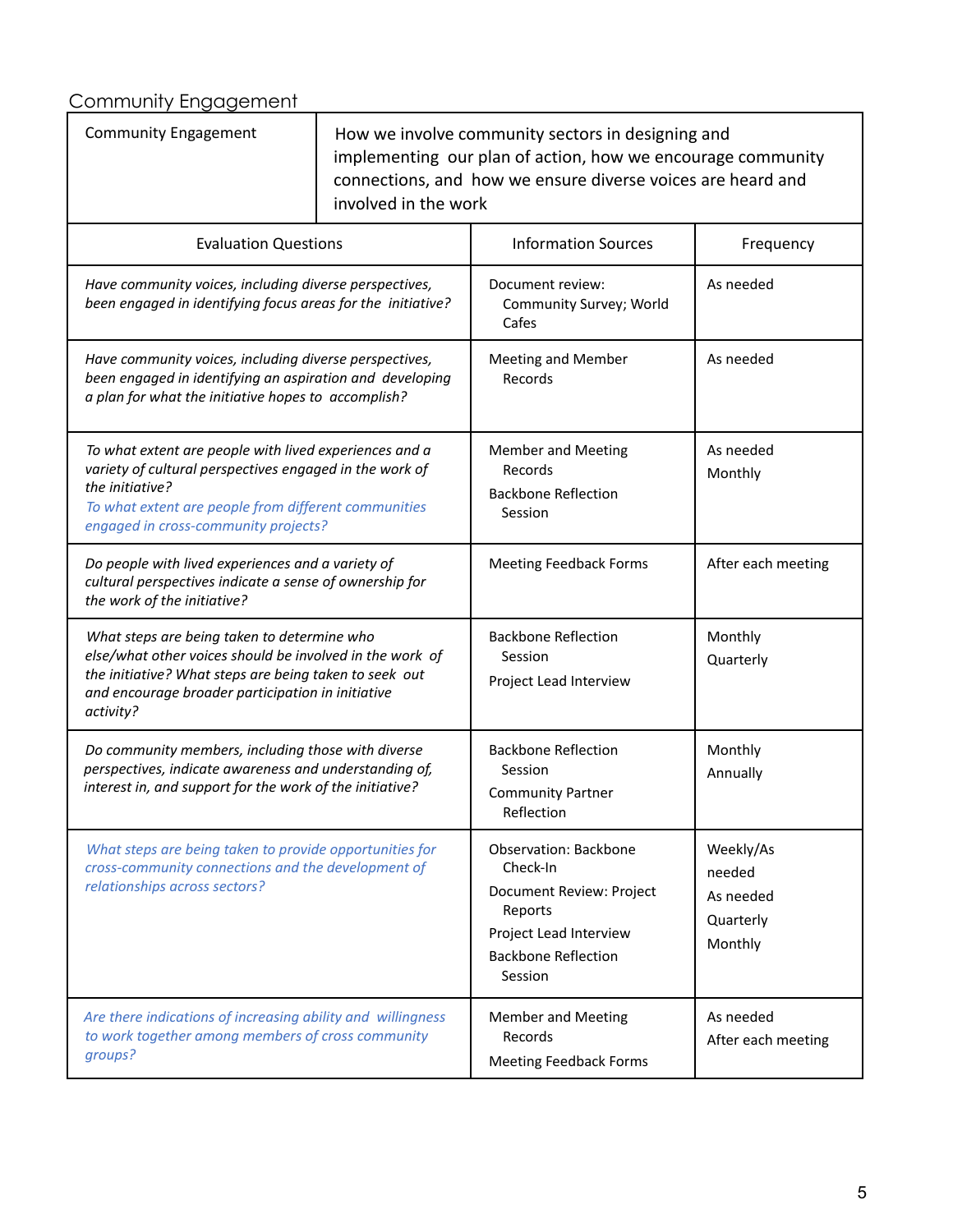# Capacity Building/Knowledge Exchange

| Capacity           | How we support the development of capacity across community          |
|--------------------|----------------------------------------------------------------------|
| Building/Knowledge | sectors, how we share knowledge related to focal issues and the work |
| Exchange           | of the initiative, how we support knowledge sharing among            |
|                    | community partners                                                   |

| <b>Evaluation Questions</b>                                                                                                                                                                                                                                                                               | <b>Information Sources</b>                                                                                           | Frequency                             |
|-----------------------------------------------------------------------------------------------------------------------------------------------------------------------------------------------------------------------------------------------------------------------------------------------------------|----------------------------------------------------------------------------------------------------------------------|---------------------------------------|
| What steps has the initiative taken determine and<br>address needs for capacity development among people<br>directly involved in the work of the initiative, among<br>community partners, among community members?                                                                                        | <b>Backbone Reflection</b><br>Session<br>Document Review: Project<br>Reports                                         | Monthly<br>As needed/available        |
| What steps have been taken to determine and address<br>needs for capacity development and perspective sharing<br>among people of diverse lived experiences and a variety<br>of cultural backgrounds?                                                                                                      | <b>Backbone Reflection</b><br>Session<br>Project Lead Interview<br><b>Collaborative Framework</b><br>Reflection      | Monthly<br>Quarterly<br>Semi-Annually |
| What steps have been taken to identify and address<br>capacity building needs among the backbone team?                                                                                                                                                                                                    | Project Lead Interview<br><b>Backbone Reflection</b><br>Session                                                      | Quarterly<br>Monthly                  |
| To what extent are community members, community<br>partners and others participating in leadership<br>opportunities provided by the initiative?                                                                                                                                                           | Meeting agendas and<br>notes<br>Project Lead Interview<br><b>Backbone Reflection</b>                                 | As needed<br>Quarterly<br>Monthly     |
| To what extent are community and government<br>partners exchanging information about resources and<br>services, and identifying barriers to access?                                                                                                                                                       | <b>Collaborative Framework</b><br>Reflection<br><b>Community Partner</b><br>Reflection                               | Semi-Annually<br>Annually             |
| What steps has the initiative taken to support the<br>development of navigation skills and tools within the<br>initiative, and among community partners?                                                                                                                                                  | <b>Backbone Reflection</b><br><b>Collaborative Framework</b><br>Reflection<br><b>Community Partner</b><br>Reflection | Monthly<br>Semi-Annually<br>Annually  |
| What steps has the initiative taken to provide or<br>support knowledge sharing opportunities for<br>community partners? (what, to whom, how often)<br>What steps has the initiative taken to provide or<br>support positive knowledge sharing opportunities<br>focusing on successes and accomplishments? | Project Lead Interview<br>Backbone Signals of<br>Change<br><b>Community Partner</b><br>Reflection                    | Quarterly<br>Weekly<br>Annually       |
| To what extent has the initiative participated in<br>knowledge sharing opportunities offered/provided by<br>community partners and others?                                                                                                                                                                | Project Lead Interview<br>Backbone Signals of<br>Change                                                              | Quarterly<br>Weekly                   |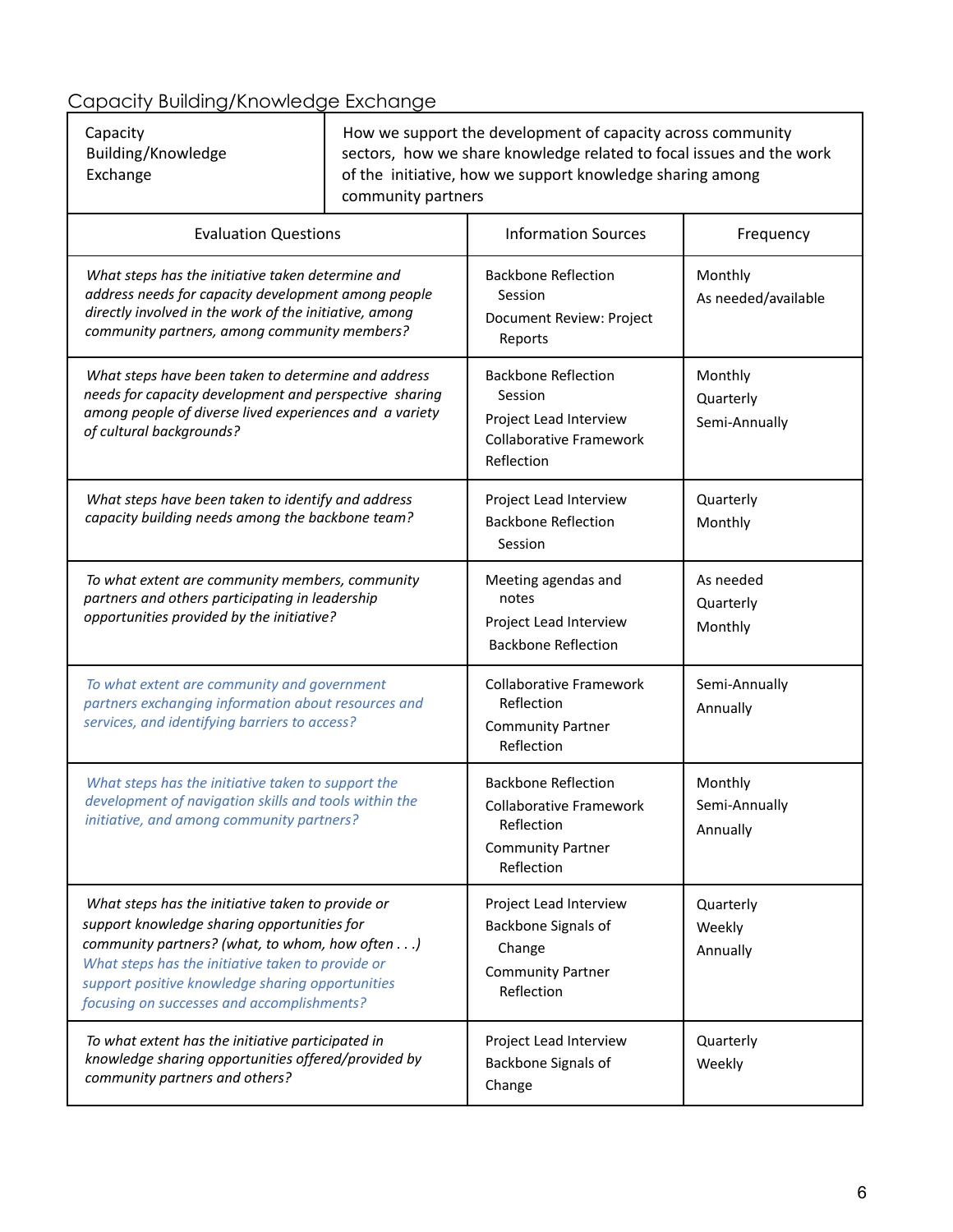# Evaluation, Research and Learning<br>
T

| Evaluation, Research and Learning                                                                                                                                                                                                                                                                    | How we track and reflect on our progress and impact, how we learn<br>from research and experimentation, and how we assess success in<br>achieving goals |                                                                                                   |                                                 |
|------------------------------------------------------------------------------------------------------------------------------------------------------------------------------------------------------------------------------------------------------------------------------------------------------|---------------------------------------------------------------------------------------------------------------------------------------------------------|---------------------------------------------------------------------------------------------------|-------------------------------------------------|
| <b>Evaluation Questions</b>                                                                                                                                                                                                                                                                          |                                                                                                                                                         | <b>Information Sources</b>                                                                        | Frequency                                       |
| Has the initiative developed a process for tracking progress,<br>and reflecting on the resulting information as the basis for<br>learning from and making changes to future activities?<br>Has the initiative established a process for reflecting on and<br>learning from cross-community projects? |                                                                                                                                                         | <b>Document Review:</b><br><b>Evaluation Docs, Project</b><br>Files                               | As needed                                       |
| To what extent, and how has monitoring information been<br>used to make changes in what the initiative does and how it<br>works?                                                                                                                                                                     |                                                                                                                                                         | <b>Debrief Sessions</b><br><b>Meeting Feedback Forms</b><br>Project Lead Interview                | As needed<br>After each<br>meeting<br>Quarterly |
| Has the initiative identified indicators of success, and<br>performance measures for key aspects of the initiative's<br>common agenda?                                                                                                                                                               |                                                                                                                                                         | Meeting agendas and notes<br><b>Backbone Reflection</b><br>Session                                | As needed<br>Monthly                            |
| Is there broad understanding of/agreement with those<br>indicators and measures across the initiative?                                                                                                                                                                                               |                                                                                                                                                         | <b>Collaborative Framework</b><br>Reflection                                                      | Semi-Annually                                   |
| Has the initiative obtained baseline information for key<br>indicators, and established a tracking system to monitor<br>progress on key indicators?                                                                                                                                                  |                                                                                                                                                         | Document Review: Project<br><b>Files</b><br><b>Backbone Reflection</b><br>Session                 | As needed<br>Monthly                            |
| To what extent is the initiative making progress toward<br>success on key indicators?                                                                                                                                                                                                                |                                                                                                                                                         | Document Review: Project<br><b>Files</b>                                                          | As needed                                       |
| To what extent is the initiative making progress in<br>improving community connectedness and engagement?                                                                                                                                                                                             |                                                                                                                                                         | Engage NS Digby Report                                                                            | 2020 and 2024                                   |
| To what extent is the initiative having an impact on<br>practices, policies, systems?                                                                                                                                                                                                                |                                                                                                                                                         | Project Lead Interview<br>Backbone Signals of<br>Change<br><b>Community Partner</b><br>Reflection | Quarterly<br>Weekly<br>Semi-Annually            |
| What other unexpected/unintended impacts are linked to<br>the initiative's work?                                                                                                                                                                                                                     |                                                                                                                                                         | Project Lead Interview<br>Backbone Signals of<br>Change<br><b>Community Partner</b><br>Reflection | Quarterly<br>Weekly<br>Semi-Annually            |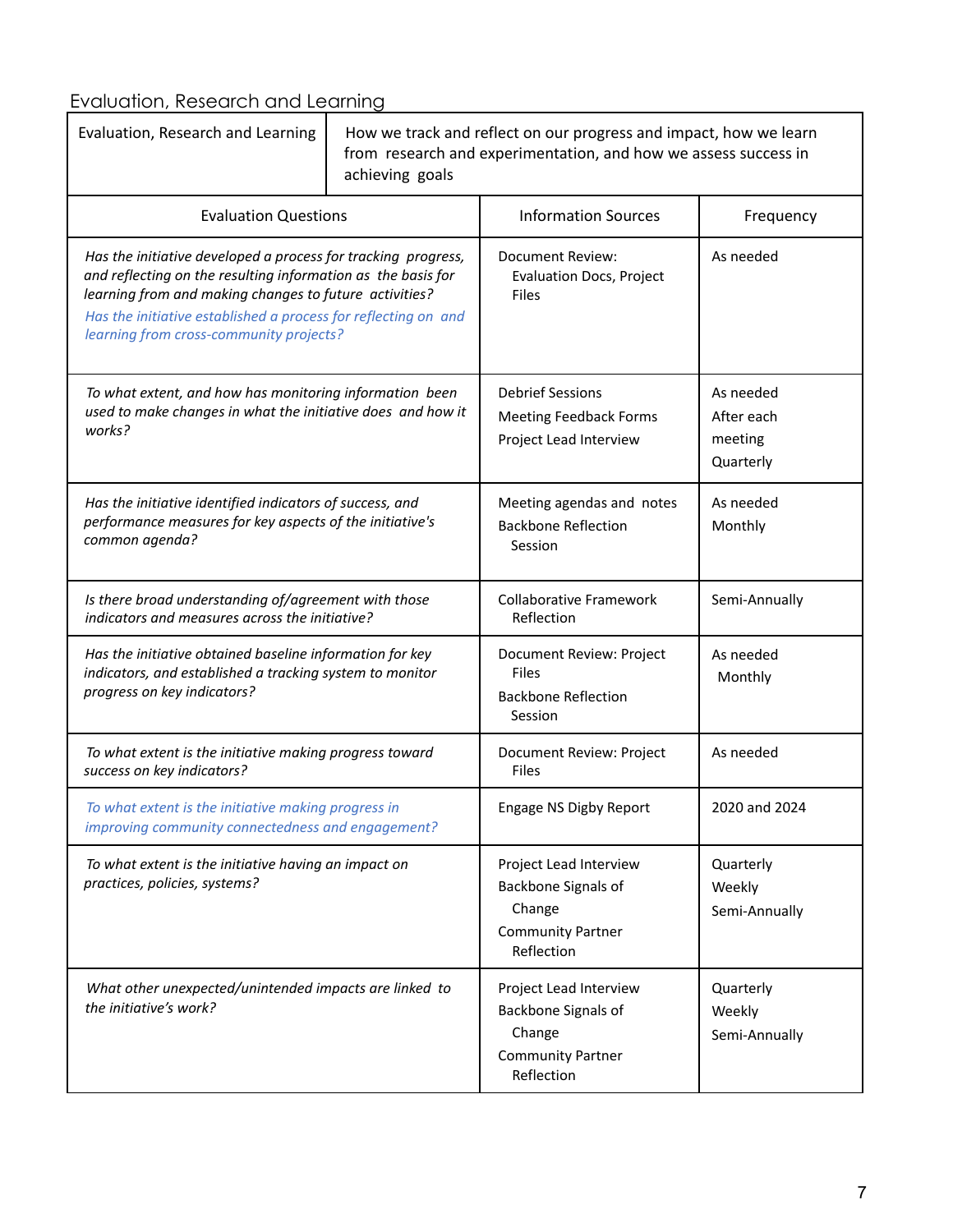Continuous Communication

| <b>Continuous Communication</b>                                                                                                                                                                                                                                                                                                                                                          | communication | How we build trust and respect across all participants by<br>sharing information about the work, what we have learned,<br>and plans for future; how we support cross-community |                                                    |
|------------------------------------------------------------------------------------------------------------------------------------------------------------------------------------------------------------------------------------------------------------------------------------------------------------------------------------------------------------------------------------------|---------------|--------------------------------------------------------------------------------------------------------------------------------------------------------------------------------|----------------------------------------------------|
| <b>Evaluation Questions</b>                                                                                                                                                                                                                                                                                                                                                              |               | <b>Information Sources</b>                                                                                                                                                     | Frequency                                          |
| Does the initiative have a communication plan?                                                                                                                                                                                                                                                                                                                                           |               | Document Review: Drive<br>files                                                                                                                                                | As needed                                          |
| In what ways, and how often, does the initiative provide<br>information about its work to its community partners? To<br>members of the community?                                                                                                                                                                                                                                        |               | Document Review: Reports,<br>Newsletters, FB posts, etc.<br>Project Lead Interview<br><b>Backbone Reflection</b><br>Session                                                    | As needed<br>Quarterly<br>Monthly                  |
| Do community partners and members of the community<br>feel sufficiently well informed about the work of the<br>initiative?                                                                                                                                                                                                                                                               |               | <b>Meeting Feedback Forms</b><br><b>Collaborative Framework</b><br>Reflection<br><b>Community Partner</b><br>Reflection                                                        | After each<br>meeting<br>Semi-Annually<br>Annually |
| What steps has the initiative taken to ensure that<br>people working in different parts of the initiative are<br>informed about activities in all parts of the initiative?                                                                                                                                                                                                               |               | Project Lead Interview<br><b>Backbone Reflection</b><br>Session                                                                                                                | Quarterly<br>Monthly                               |
| Do people working in different parts of the initiative feel<br>sufficiently well informed about activities in all parts of the<br>initiative?                                                                                                                                                                                                                                            |               | <b>Collaborative Framework</b><br>Reflection                                                                                                                                   | Semi-Annually                                      |
| Do people participating in various initiative activities<br>feel comfortable expressing their views, and feel their<br>voices are heard?<br>Do members of cross-community groups feel comfortable<br>expressing their views, and feel their voices are heard?                                                                                                                            |               | <b>Collaborative Framework</b><br>Reflection<br>Meeting Feedback forms                                                                                                         | Semi-Annually                                      |
| Does the initiative share results of its activities/projects<br>with community members and others who have been<br>involved in those activities/projects?                                                                                                                                                                                                                                |               | Document Review: Project<br>Files<br>Project Lead Interview                                                                                                                    | As needed<br>Quarterly                             |
| To what extent and in what ways does the initiative<br>provide opportunities to enhance cross-community and<br>cross-sector communication?<br>What indications are there that people are learning more<br>about other communities across the area? What<br>indications are there that community members have<br>improved access to information about community events<br>and activities? |               | Project Lead Interview<br><b>Backbone Reflection</b><br>Session<br>Document Review: Project<br>Files                                                                           | Quarterly<br>Monthly<br>As needed                  |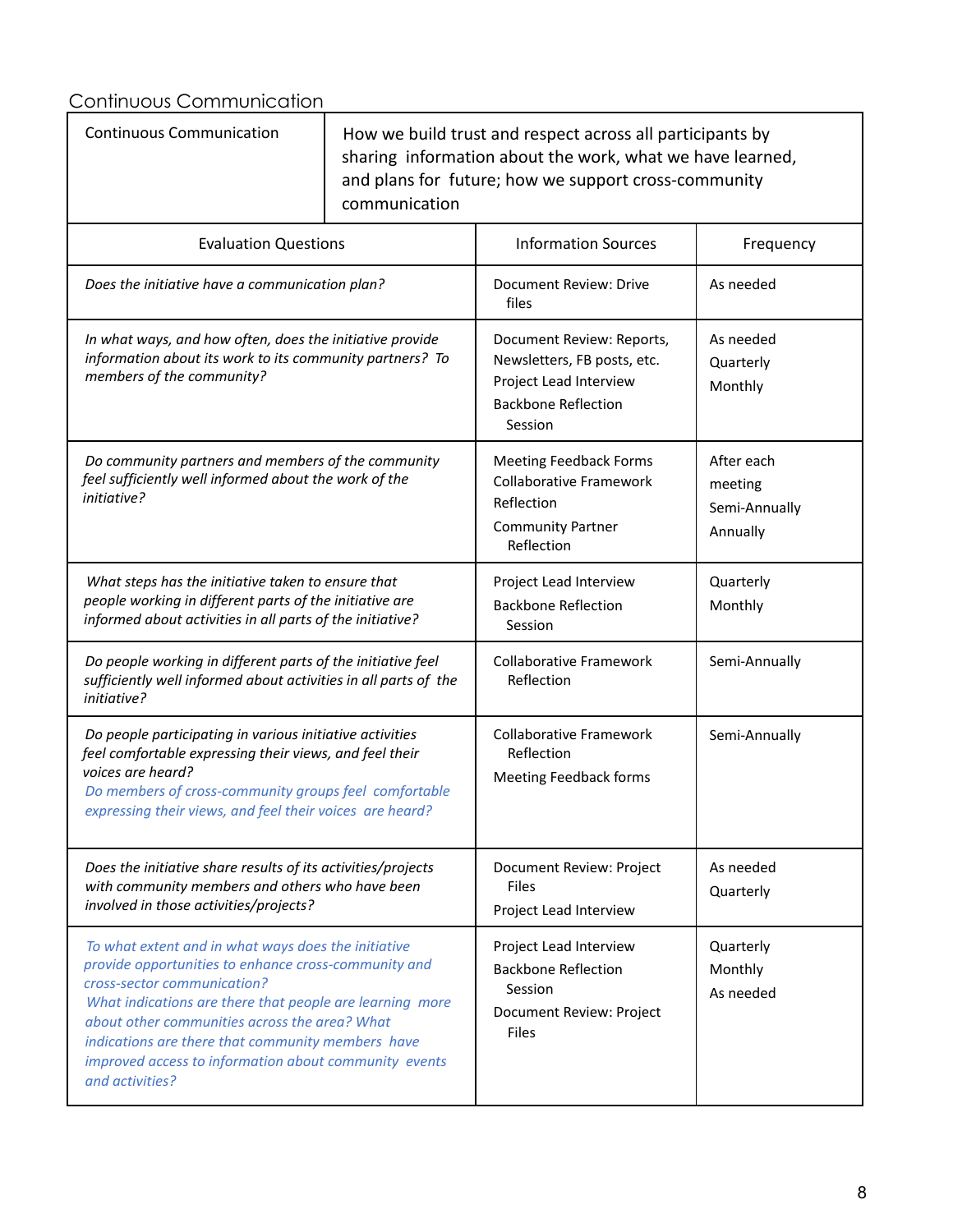# INFORMATION SOURCES

This section provides more detail on information sources identified in the Evaluation Plan. This includes purpose, method and frequency of administration, as well as content and links to tools where available. This information is current as of the end of 2020, and indicates where changes have been made, or have been planned or recommended.

### Member and Meeting Records

Turning the Tide has developed spreadsheets for each of the groups established under its Collaborative Framework, including Communities Building Youth Futures (CBYF) groups. These spreadsheets are consistent in format across groups. They identify group members, including their community affiliation (e.g. organization, sector) and contact information. The spreadsheets also include 'diversity' information, intended to describe the range of lived experiences and variety of cultural perspectives of people participating in the various groups.

It should be noted that some of these spreadsheets were modified from earlier versions which did not include information on diversity. Backbone staff have indicated that they will complete the diversity information for current and future members after consulting with some group members as to the best way of obtaining and recording this information.

For each group, the Meeting and Member Records include information on each meeting: the date and general purpose of the meeting, as well as which members participated.

The Member and Meeting Records contribute the following information to the Evaluation Plan:

- Organizational structure inclusion of community leaders, cross-sector partners, community members, people of diverse lived experiences and cultural backgrounds
- Frequency with which each group meets
- Frequency with which each member attends each group; this also provides information onl trends in interest and involvement in the work as indicated by attendance patterns
- The number and affiliation of people who are actively involved in developing a plan of action and implementing the work of the initiative
- The extent to which people with lived experiences and a variety of cultural perspectives are actively involved in developing a plan of action and implementing the work of the initiative

### Meeting Agendas and Notes

Turning the Tide prepares agendas prior to each group meeting, indicating the intended purpose and content of the meeting. Backbone staff are also expected to prepare and file notes after each meeting. To date, practice on this point has not been consistent, and as a result notes currently on file vary in terms of both frequency and format. The addition of an Office Administrator position with responsibilities for meeting note-taking is expected to improve consistency.

The Meeting Agendas and Notes contribute the following information to the Evaluation Plan:

- Information on the focus of each meeting will indicate steps taken to implement action plans, identification of success indicators and performance measures, etc.
- Meeting notes (like Member and Meeting Records) should indicate which members actively participate in the work of each group
- Extent to which members are participating in leadership opportunities through roles such as chairs, co-chairs.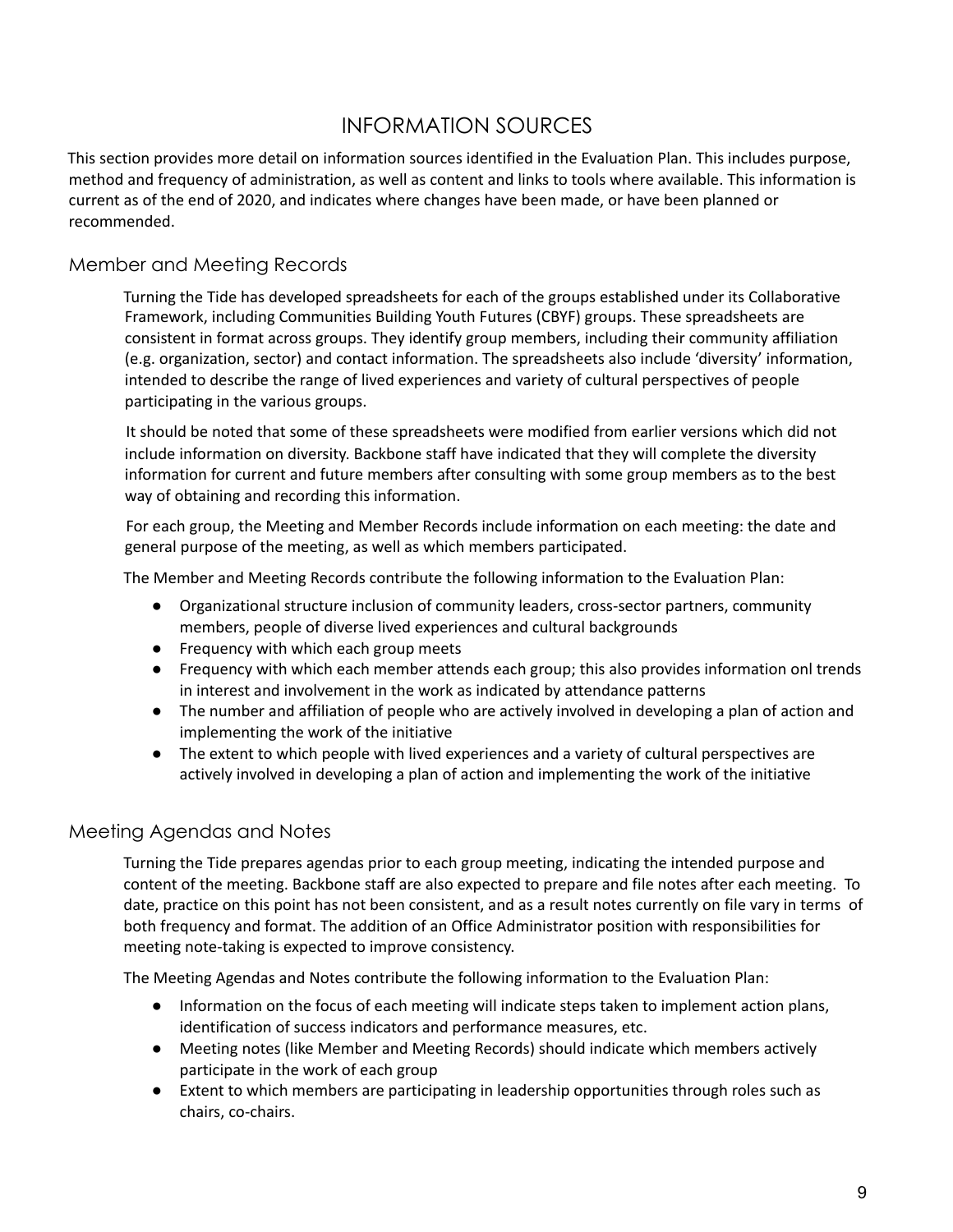# Meeting Feedback Forms

At the end of each meeting, and for other Turning the Tide events and activities, backbone staff consistently administer forms seeking participant feedback on the content and conduct of that meeting or event. The specific content of each feedback form varies with the event, and is determined through a consultation involving the Evaluation Lead and the Backbone team member responsible for coordinating the meeting or event. Some questions are drawn from a bank of feedback questions used by all Inspiring Communities Collective Impact sites, while other questions are developed to address the specific purpose of each meeting or event.

Feedback form responses are summarized and reviewed at debrief sessions convened shortly after the meeting or event. The Backbone team member responsible for coordinating the meeting /event is also responsible for convening the debrief session. Feedback form summaries, and debrief meeting notes should be filed on the drive for each meeting/event; practice on this point has varied somewhat, particularly with respect to the preparation and filing of notes from debrief sessions.

Both paper and online versions of the feedback forms are available and have been used. The online versions developed when physical distancing requirements prohibited in-person meetings are quicker to administer and summarize.

Information on feedback form questions, and procedures for debrief sessions can be found at:

#### https://drive.google.com/drive/folders/1t7ObkEpYuQqWhpMJyXce4mk-YMFkXtv5?usp=sharing

Meeting Feedback Forms, response summaries, and debrief session notes can contribute the following types of information to the Evaluation Plan:

- Extent to which members feel they receive the support they need from Backbone staff
- Extent to which trusting relationships are developing with the initiative
- Extent to which members feel they are making progress in their work
- Extent to which members feel a sense of ownership for the work
- Extent to which members feel they are sufficiently well informed about the work
- Extent to which members feel comfortable expressing their views
- Whether, and in what way feedback information is used to make changes in the way the initiative carries out its work

#### Backbone Weekly Check-In

At the beginning of each week, Backbone staff participate in an update and planning session focusing on initiative activities. Attendance at these sessions provides information on what activities are underway, how those activities are progressing, any challenges encountered, and how backbone staff carry out their responsibilities relating to those activities.

The Backbone Check-In sessions can contribute to an understanding of the following aspects of the Evaluation Plan:

- Issues relating to attendance at/participation in group meetings, and plans for addressing any challenges
- Backbone team approaches to building collaborative leadership and providing other forms of support for the initiative's work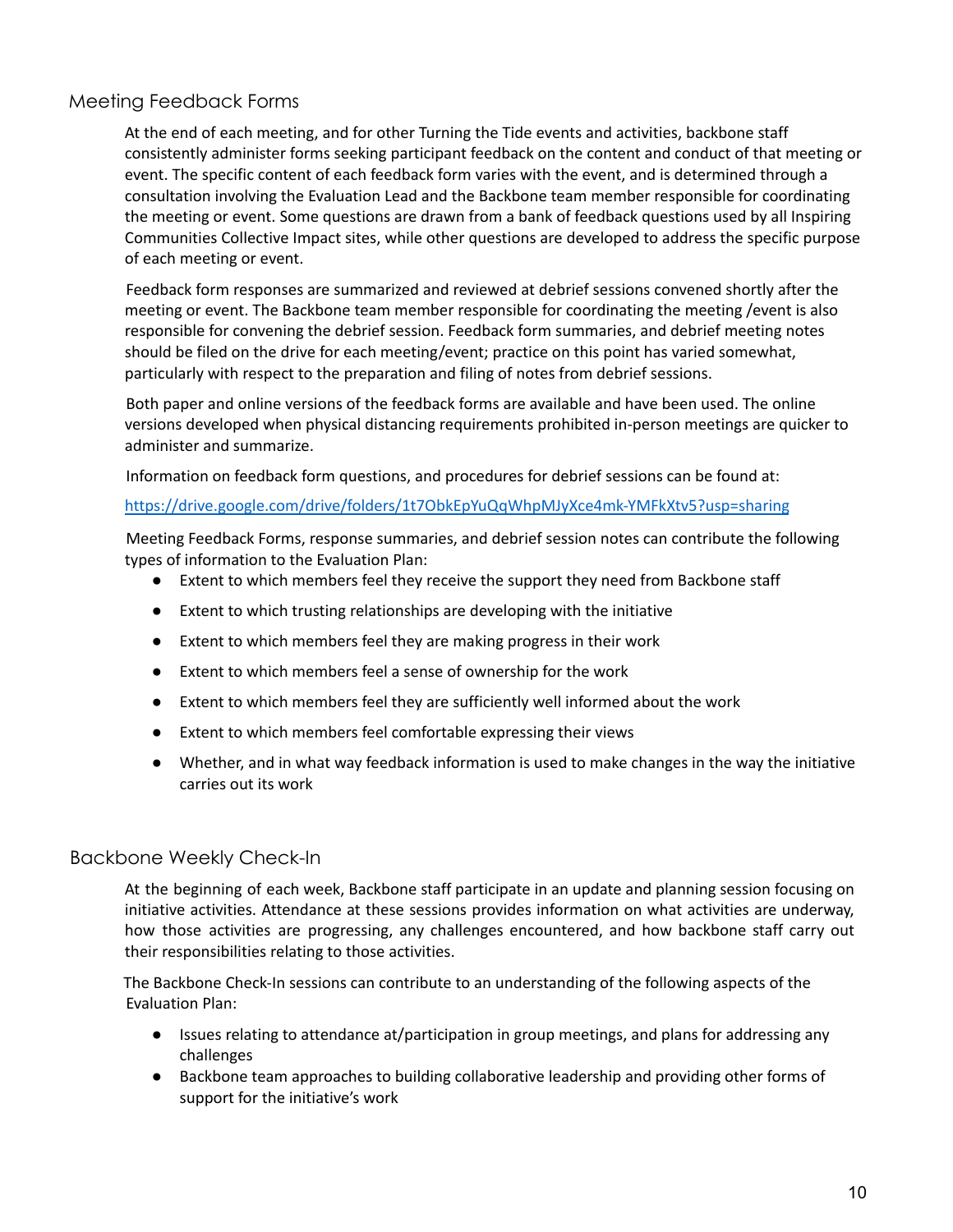# Project Lead Interview

Each quarter the Project Lead participates in an interview with the Evaluation Lead. This interview may take several hours, but it serves several purposes: supporting the Project Lead in preparing required government reports, providing information needed for the Evaluation Lead's semi-annual Developmental Evaluation Brief, identifying contributions for upcoming Impact Reports, and obtaining the Project Lead's reflections on the initiative's progress and planning. *(Additional information on reporting requirements is provided in a subsequent section of this document).*

The Project Lead interview is scheduled at least quarterly, on a date that allows sufficient time for preparation of other reports based on the discussion. More frequent discussions (e.g. monthly) are preferable when the information is needed for several purposes, when there has been a high level of activity within the initiative, and/or when the initiative is planning future work and directions.

The Project Lead Interview can contribute the following information and insight to the Evaluation Plan:

- Composition and functioning of the organizational structure established to guide and implement the initiative
- Capacity of Backbone team to provide support needed for the initiative's work; steps taken or are planned to identify and address capacity building needs among Backbone team members
- Status of the initiative in establishing a vision for its work, and developing and implementing a plan to realize that vision; factors that support or impede the initiative's ability to in these areas
- Reviews undertaken of initiative work what is done and how the work is implemented; and changes indicated, planned, or made, based on experience or monitoring information
- Steps taken or planned to determine who else/what other voices should be involved in the work of the initiative, to seek out and encourage broader participation in initiative activity
- Extent to which the initiative is providing opportunities for cross-community connections and the development of relationships across sectors
- Steps taken or planned to determine and address needs for capacity development and perspective sharing among people of diverse lived experiences and a variety of cultural backgrounds
- Steps taken or planned to provide leadership opportunities for community members, community partners and others
- Steps taken or planned to support knowledge sharing with community partners, and/or to participate in knowledge sharing offered by community partners and others
- Impact the initiative is having on community partners' practices, policies, systems; factors influencing such impact
- Examples of unexpected or unintended impacts of the initiative's work
- Steps taken or planned to provide information about the initiative's work to community partners, community members; and to people working in different parts of the initiative.
- Extent to which the initiative is providing opportunities to enhance cross-community and cross sector communication.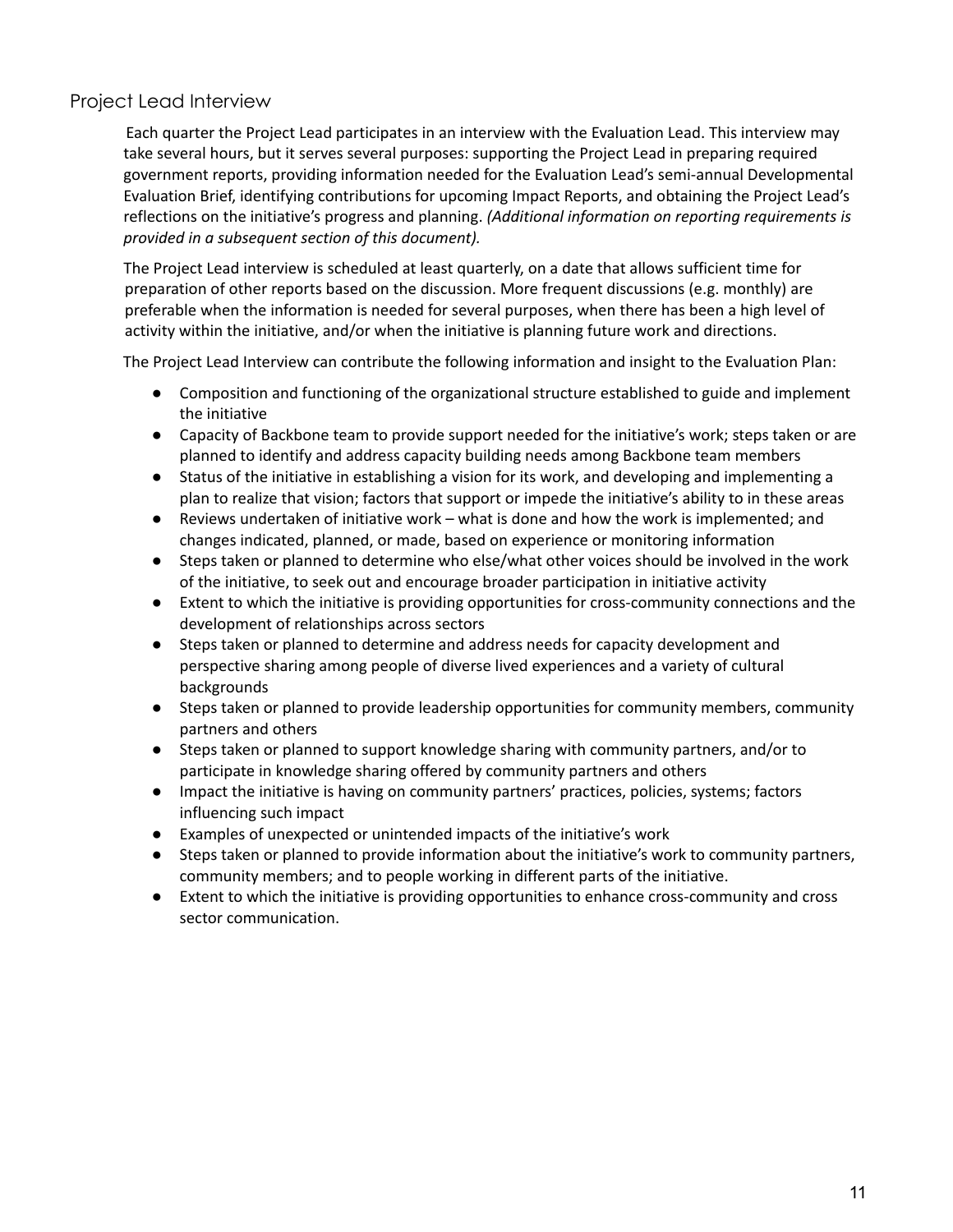# Backbone Signals of Change

At the end of each week, Backbone staff are asked to complete an online form providing a brief description of any changes they observed during the in the following areas: Agreements Reached, Changes to Partner Activities, Commitments of Partners, Knowledge Exchange/Capacity Building, New Collaborations, New Shared Understandings, Policy Changes, Practice Changes, Shared Decision Making, Shifts in Resource Allocation, Shifts in Power Distribution. The online form can be found at: https://forms.gle/19FuirLBiAVSzimp6

The Office Administrator emails the link to Backbone staff on Friday mornings, with the expectation that the form will be completed that day. The Project Lead and the Evaluation Lead use information obtained from completed forms as examples of progress/change related to the initiative's work.

The Backbone Signals of Change can contribute examples/stories of change for the following aspects of the Evaluation Plan:

- Situations where the initiative has provided or supported knowledge sharing opportunities for community partners; and/or where the initiative has participated in knowledge sharing opportunities provided by community partners and others
- Examples of ways in which the initiative is having an impact on community partners' practices, policies, or systems
- Examples of unexpected or unintended impacts linked to the initiative's work.

#### Backbone Reflection Session

This information source, as described below, is not currently in place. The Backbone team had implemented a practice of including a section for evaluation questions as part of every second Backbone Check-In session. However, this proved to have limited utility as a means of obtaining evaluative information; Backbone Check-In sessions cover many topics, leaving little time to introduce, discuss, or obtain meaningful evaluative information in a consistent manner. It is instead recommended that monthly Backbone Reflection Session be established for this purpose. Coordinated by the Evaluation Lead in consultation with the Project Lead, these (approximately two-hour) sessions would provide an opportunity to reflect on the initiative's progress, challenges, organization, activities, and plans.

While the focus of individual sessions would vary, Backbone Reflection Sessions could contribute the following information and insight to the Evaluation Plan:

- Extent to which the work of the initiative is carried out in a manner that reflects Inspiring Communities principles
- Initiative's progress in identifying priority areas, establishing a shared agenda, and planning and implementing activities to support achievement of identified goals
- Initiative's progress in identifying indicators of success and performance measures; establishing and obtaining baseline data, and developing a system to monitor performance
- Engagement and participation in work of the initiative: who has been/who else should be involved; to what extent are people with lived experiences, a variety of cultural perspectives, from different communities engaged in the work
- Extent to which the initiative provides opportunities for cross-community connections and the development of relationships across sectors
- Steps taken or planned to support community members in learning more about other communities in the area, and to improve access to information about community events and activities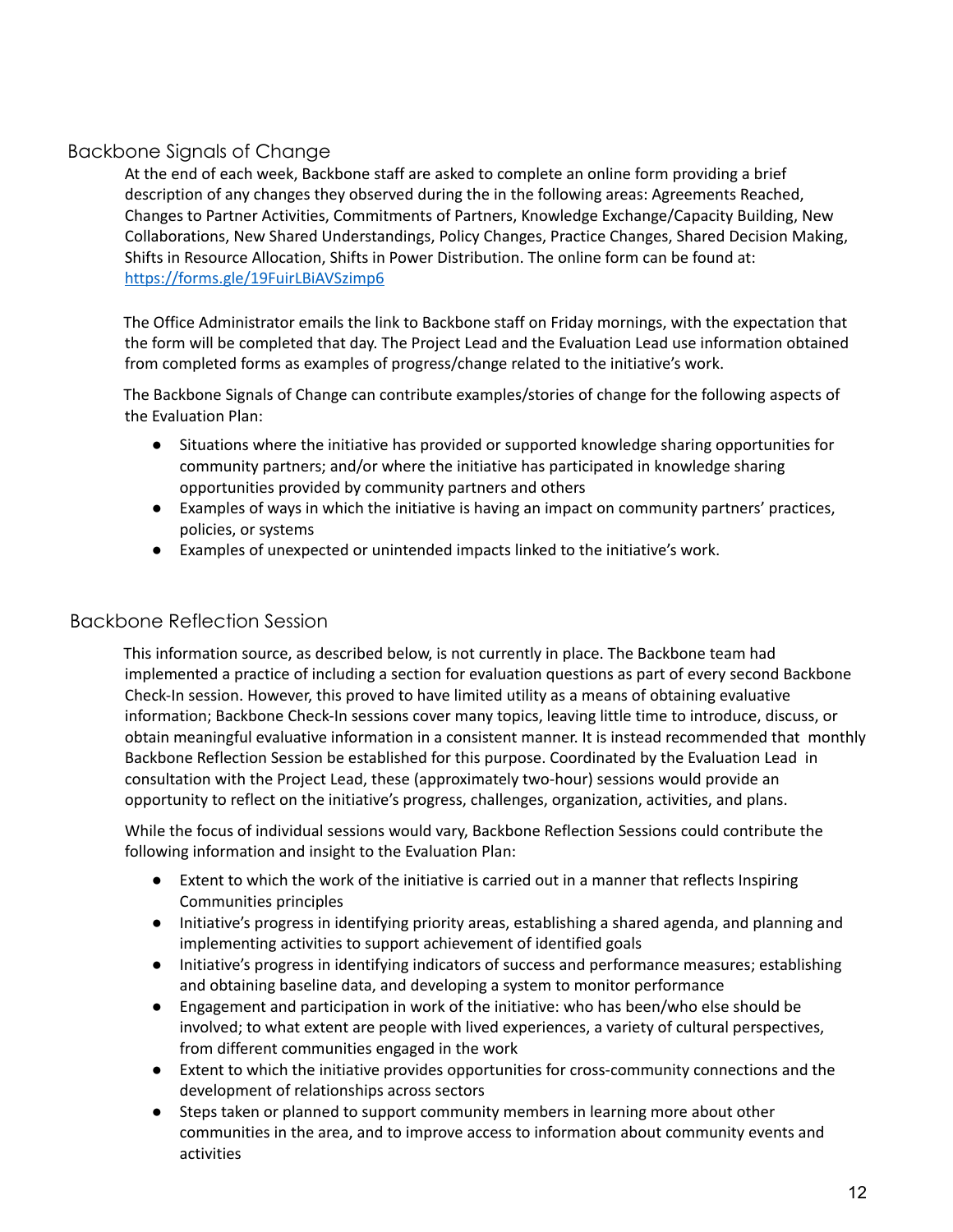- Awareness of, interest in, and support for the work among community members including those with diverse perspectives, and factors influencing awareness, interest and support
- Steps taken or planned to determine and address needs for capacity development and perspective sharing among people directly involved in the initiative, and among community partners, community members, and people of diverse lived experiences and a variety of cultural backgrounds
- Determining Backbone team needs relating to capacity building, identifying means of addressing those needs
- Extent to which the initiative provides leadership opportunities for community members, community partners and others; factors influencing the extent to which leadership opportunities are offered and accepted; steps taken or planned to increase participation in leadership opportunities available through the initiative
- Steps taken or planned to support development of navigation skills and tools within the initiative, and among community partners
- Steps taken or planned to provide information about initiative work to people working in different parts of the initiative, community partners, members of the community
- Steps taken or planned to provide opportunities to enhance cross-community and cross-sector connections.

### Collaborative Framework Reflection

This information source, as described below, is not currently in place. As the initiative grows, it will become increasingly important that those working with the initiative have a common understanding of the issues, and broad agreement with the approach adopted to address those issues. The Collaborative Framework includes members of all groups focusing on various aspects of the initiative; their involvement provides a unique perspective on the initiative's work and progress. It is recommended that a Collaborative Framework Reflection be scheduled on a semi-annual basis to provide an opportunity to learn from the experience of people directly involved in implementing initiative activities.

Collaborative Framework Reflections could contribute the following information and insight to the Evaluation Plan:

- Members' understanding of roles, responsibilities and interrelationships across the initiative; extent to which members are carrying out their roles and responsibilities as intended
- Members' understanding of the issues to be addressed by the initiative; their awareness of and agreement with the vision for the work and the plan developed to achieve the vision
- Members understanding of/agreement with indicators of success and performance measures established to monitor progress toward achievement of initiative goals
- Progress in moving toward the vision identified for the initiative's work; factors supporting or slowing this progress
- Level of interest and involvement among those working in the initiative, and at the community level; factors influencing levels of interest and involvement
- Determination of needs for capacity development and perspective sharing among people of diverse lived experiences and a variety of cultural backgrounds; identification of approaches to addressing those needs
- Extent to which the work of the initiative is carried out in a manner that reflects Inspiring Communities principles
- Extent to which community and government partners are exchanging information about resources and services, and identifying barriers to access
- Progress on development of navigation skills and tools within the initiative and among community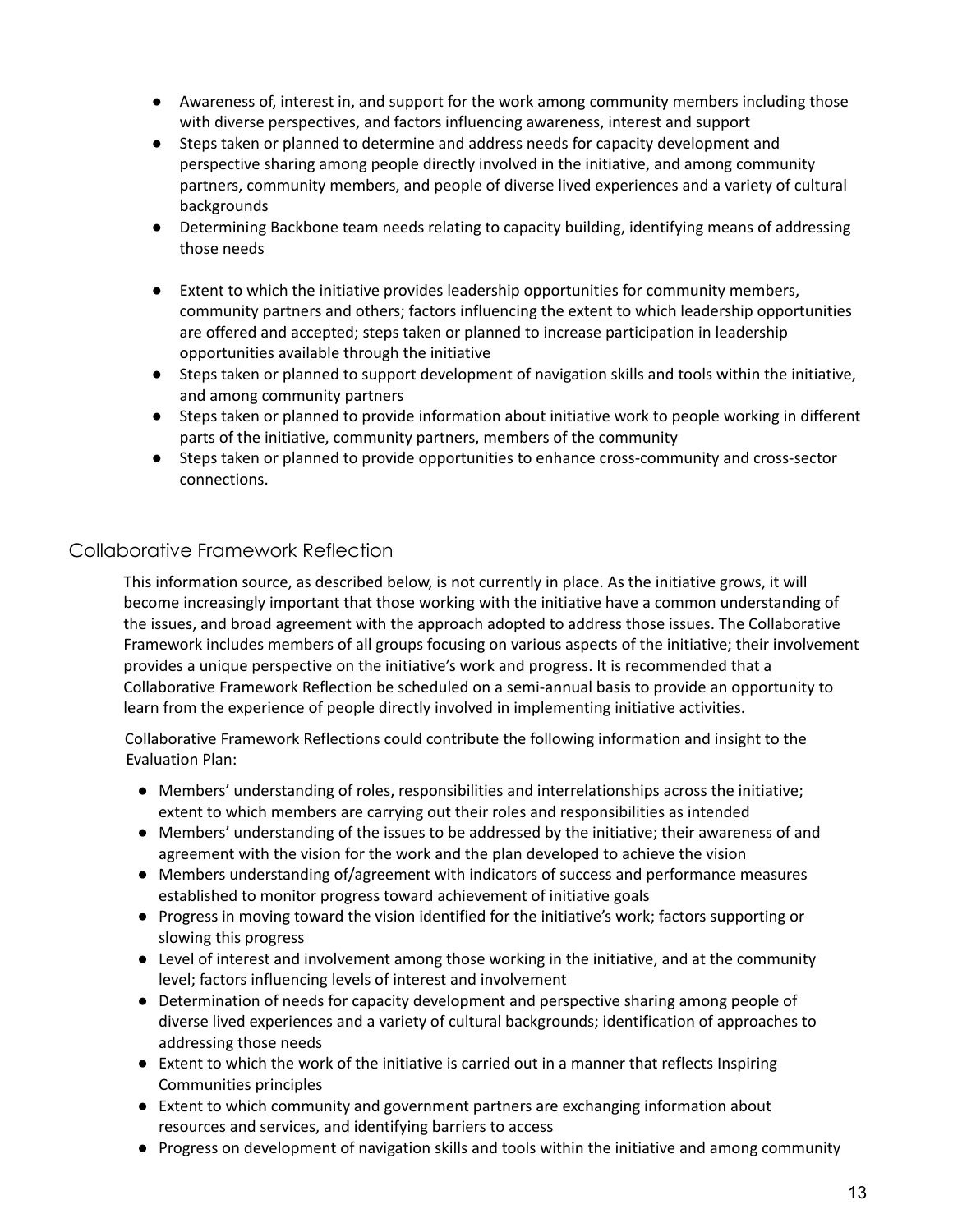partners; ways this work could be enhanced

- Extent to which members, including members of cross community groups, feel sufficiently well informed about the work of all parts of the initiative; aspects on which more information is needed
- Extent to which members feel comfortable expressing their views, feel their voices are being heard; ways in which this could be improved
- Extent to which community partners and community members are sufficiently well informed about the work of the initiative; aspects on which more information is needed; ways in which community awareness could be improved
- Progress enhancing cross-community and cross-sector connections; ways this work could be improved

### Community Partner Reflection

This information source, as described below, is not currently in place; however, it has been discussed with, and has the support of the Project Lead. It would provide a structured, regular process for connecting with the community and obtaining community perspectives on the work of the initiative. It is recommended that the initiative convene Community Partner Reflection sessions on an annual basis. Participants would include the Advisory Group and other community partners who may or may not be currently involved with the initiative, as well as other interested community members.

Community Partner Reflections could contribute the following information and insight for evaluation:

- Level of community awareness of, and agreement with the vision established for the initiative's work, and for the plan established to achieve that vision
- Level of community partner and community interest and involvement in initiative work; factors influencing levels of interest and involvement
- Extent to which community partners and community members are sufficiently well informed about the work of the initiative; aspects on which more information is needed; ways in which community awareness could be improved
- Extent to which people of diverse lived experiences and a variety of cultural backgrounds are aware of and interested in the work of the initiative; factors influencing levels of awareness and interest; ways this could be improved
- Extent to which community and government partners are exchanging information about resources and services, and identifying barriers to access
- Progress on the development of navigation skills and tools among community partners; ways this work could be enhanced
- Progress on enhancing cross-community and cross-sector connections; ways this work could be improved
- Progress in providing or supporting knowledge sharing opportunities for community partners; determination of knowledge sharing needs and means of addressing those needs
- Progress in providing or supporting positive knowledge sharing opportunities focusing on successes and accomplishments
- Determination of community needs for capacity development and perspective sharing among people of diverse lived experiences and a variety of cultural backgrounds; identification of approaches to addressing those needs
- Extent to which the initiative is having an impact on community partner practices, policies, or systems
- Extent to which the initiative is having other unexpected or unintended impacts related to the work of the initiative.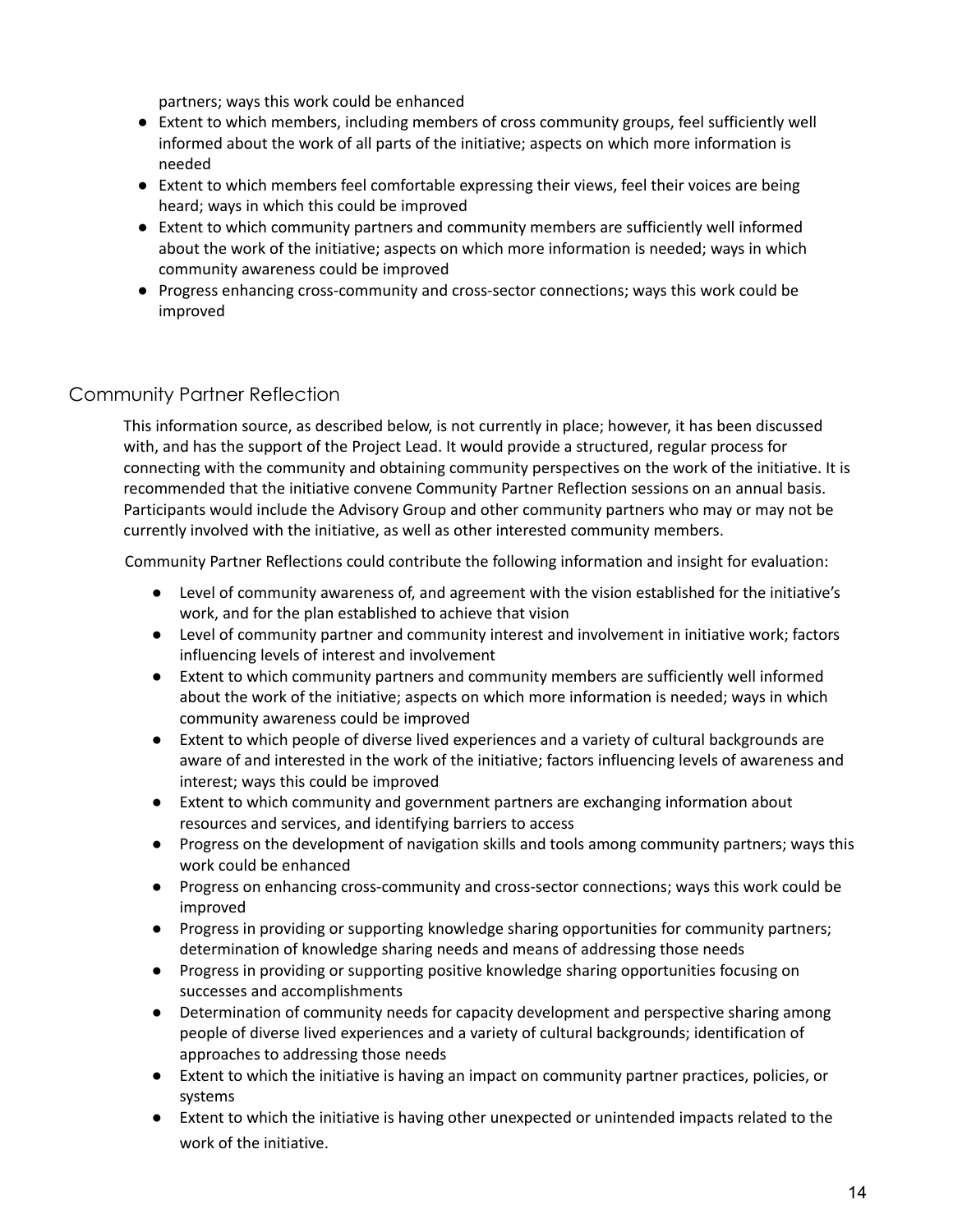# CURRENT REPORTING REQUIREMENTS

This Evaluation Plan identifies information needed for various reports Turning the Tide is required or expected to prepare. This section provides a brief overview of reporting requirements as of the beginning of 2021, with an indication of how Evaluation Plan information relates to those reports.

### Government Reports: Progress and Planning

Inspiring Communities' three Collective Impact sites are required to prepare semi-annual reports (April to September, October to March) updating progress during the previous six months, and outlining plans for the upcoming period. Inspiring Communities structures these reports around two tables – Progress and Planning – and provides templates for the tables. Both tables are organized to provide information on the five Collective Impact components:

Governance & Infrastructure Strategic Planning/Shared Agenda Community Engagement/Capacity Building Evaluation, Research & Improvement Continuous Communication

Turning the Tide's Evaluation Plan follows a similar structure (with the exception that Community Engagement and Capacity Building are treated separately), indicating sources of information for each section of the Progress report. Reports are due approximately a month after the end of each six month period. The Project Lead is responsible for preparing the reports, and the Evaluation Lead supports the Project Lead in completing the reports in the required format and within the required timeframe.

Currently, the Project Lead uses a working document to record progress on the Collective Impact components. This working document is based on the previous period's planning report, and includes space to record progress on the specific activities identified within each Collective Impact component. Initially, an online tracking tool was to be completed weekly for this purpose; however, this proved to be too frequent and less helpful than intended. The Project Lead instead uses the working document to record notes during a month and/or at the end of each month. The working document for the period October 1, 2020 to March 31, 2021 can be found at:

https://drive.google.com/file/d/1jJssXjTOobf7Romh1hxaiUFhcRxnRA1S/view?usp=sharing

#### Developmental Evaluation Brief:

On a semi-annual basis, the Evaluation Lead prepares a report for Inspiring Communities, capturing learnings based on their experience with their initiative, and on discussions with Backbone staff. For Turning the Tide, this information is gleaned through observations and discussions during Check-Ins and other Backbone staff meetings, and through the Project Lead Interview. The DE brief focuses on nesting, evaluating, and learning interactions; on adherence to Inspiring Communities' Principles; and on reflections on achievements and challenges relating to Governance & Infrastructure, Strategic Planning/Shared Agenda, Community Engagement/Capacity Building, Evaluation, Research & Improvement, and Continuous Communication. The current version of the DE Brief Template can be found at:

https://drive.google.com/file/d/1UZT2fvPWXbGdFlkwzcFMGVRDH9y-i37h/view?usp=sharing